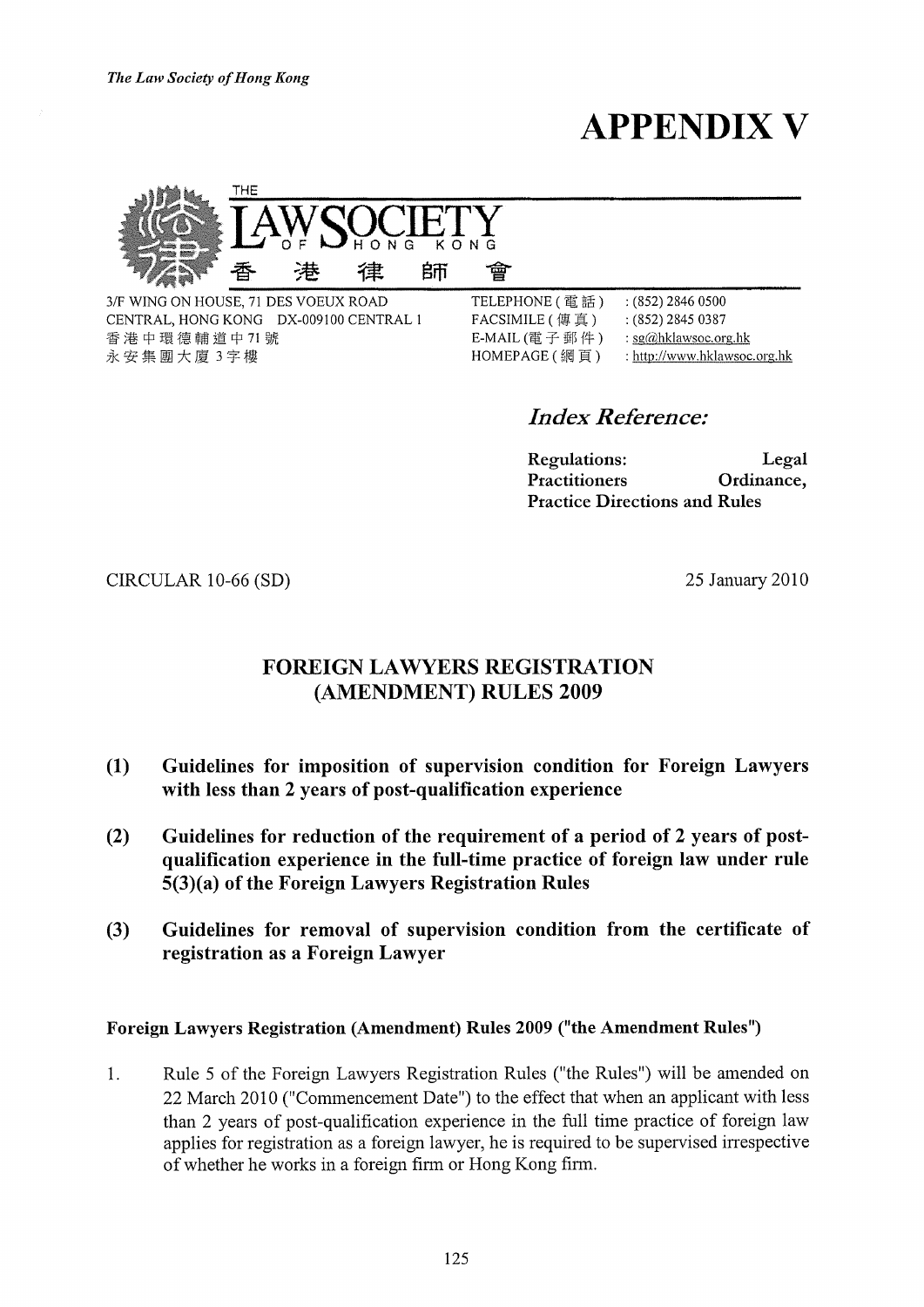- 2. The supervisor must be admitted in the same jurisdiction upon which the applicant's application for registration is based. He must also satisfy the Law Society that he is competent to provide supervision to the applicant in the practice of that foreign law.
- 3. The Amendment Rules are applicable to an applicant who applies for his first certificate of registration as a foreign lawyer or renewal of his certificate of registration as a foreign lawyer on or after the Commencement Date.

### Transitional provision

4. The Amendment Rules are also applicable to an applicant who applies for registration as a foreign lawyer prior to the Commencement Date but the certificate of registration has not been issued as at the Commencement Date.

#### Supervision proposal

- 5. The applicant and his supervisor must submit a supervision proposal signed by them for consideration by the Law Society on a case-by-case basis. The supervision proposal must include the following information:-
	- (a) The jurisdiction(s) of admission of the applicant, and the jurisdiction upon which his application for registration is based;
	- (b) The nature and extent of the applicant's previous experience, if any;
	- (c) The number of months that the applicant falls short of the requirement for 2 years of post-qualification experience in the full-time practice of foreign law. This information must be verified in writing by the firm(s) which have previously employed the applicant. Pre-qualification experience will not be counted towards the 2-year period;
	- (d) The name, standing and length of relevant experience of the supervising solicitor or foreign lawyer;
	- (e) The intended field of practice of foreign law; and
	- (f) The duties and obligations involved in the proposed employment.

An applicant may be required to provide further information and documents to support the application as the Law Society considers necessary at any stage of the application for approval.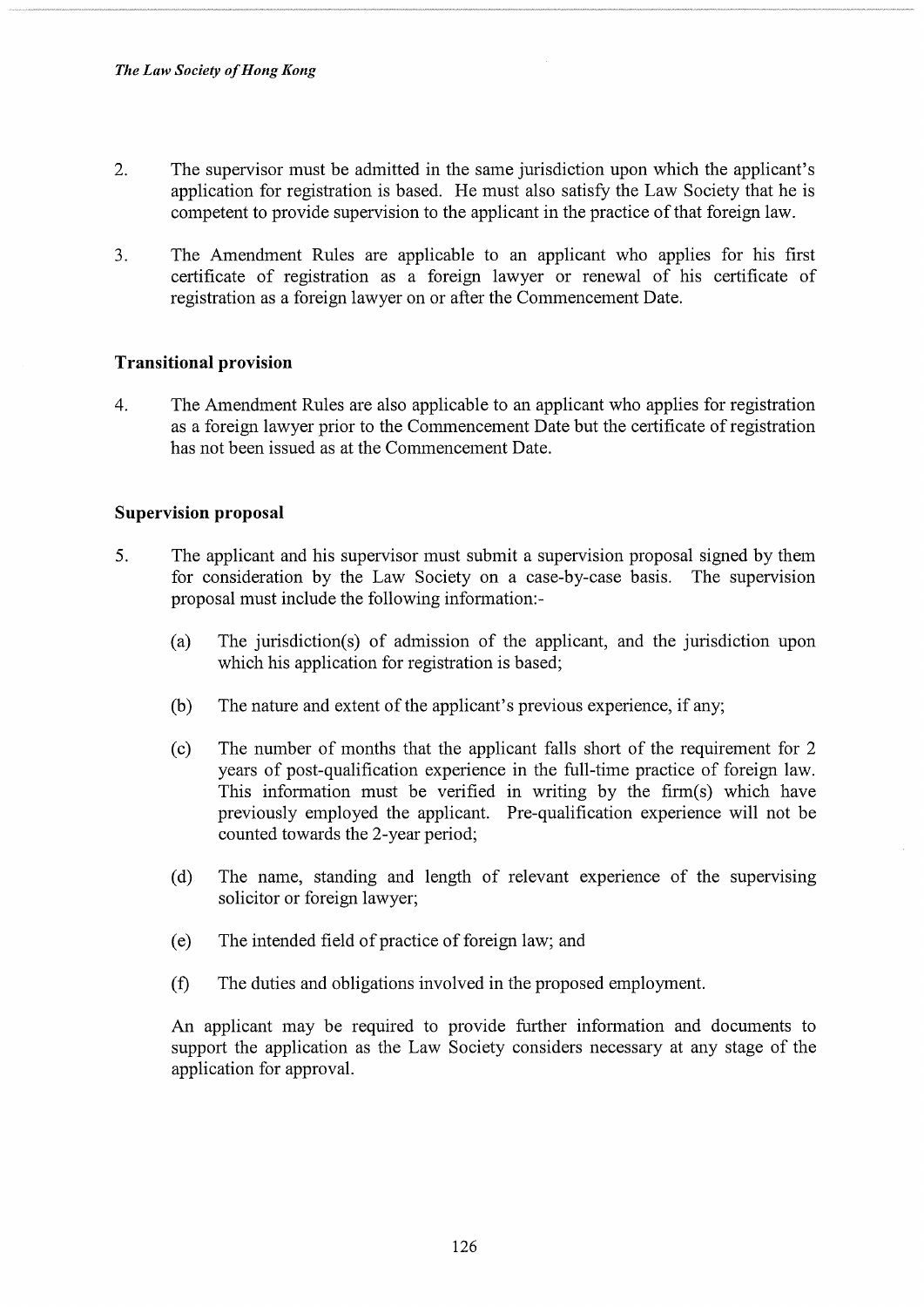Guidelines for reduction of the requirement of a period of 2 years of post-qualification experience in the full-time practice of foreign law under rule 5(3)(a) of the Rules

- 6. An applicant may apply to reduce the requirement of a period of 2 years of postqualification experience in the full-time practice of foreign law under rule 5(3)(a) by statutory declaration. The statutory declaration must include the following information:-
	- (a) All periods of employment, whether with law firms or otherwise, and whether in Hong Kong or elsewhere, stating:-
		- (i) exact dates of commencing and ceasing employment;
		- (ii) the positions held;
		- (iii) whether the positions were full-time or part-time;
		- (iv) if part-time, the average hours worked per month.

An applicant is required to exhibit certified copies of letters issued by firms or organisations which have employed him since he first obtained his legal or professional qualifications. The letters must provide the above information.

- (b) The reason for requesting a reduction in the 2-year period; and
- (c) If applicable, the reason for any gap between periods of employment.
- 7. The application fee is HK\$2,000.

### Guidelines for removal of supervision condition from the certificates of registration

- 8. An applicant may apply to the Law Society to remove the supervision condition from his certificate of registration by statutory declaration. The statutory declaration must include the following information:-
	- (a) All periods of employment, whether with law firms or otherwise, and whether in Hong Kong or elsewhere, stating:-
		- (i) exact dates of commencing and ceasing employment;
		- (ii) the positions held;
		- (iii) whether the positions were full-time or part-time;
		- (iv) if part-time, the average hours worked per month.

An applicant is required to exhibit certified copies of letters issued by firms or organisations which have employed him since he first obtained his legal or professional qualifications. The letters must provide the above information.

(b) If applicable, the reason for any gap between periods of employment; and